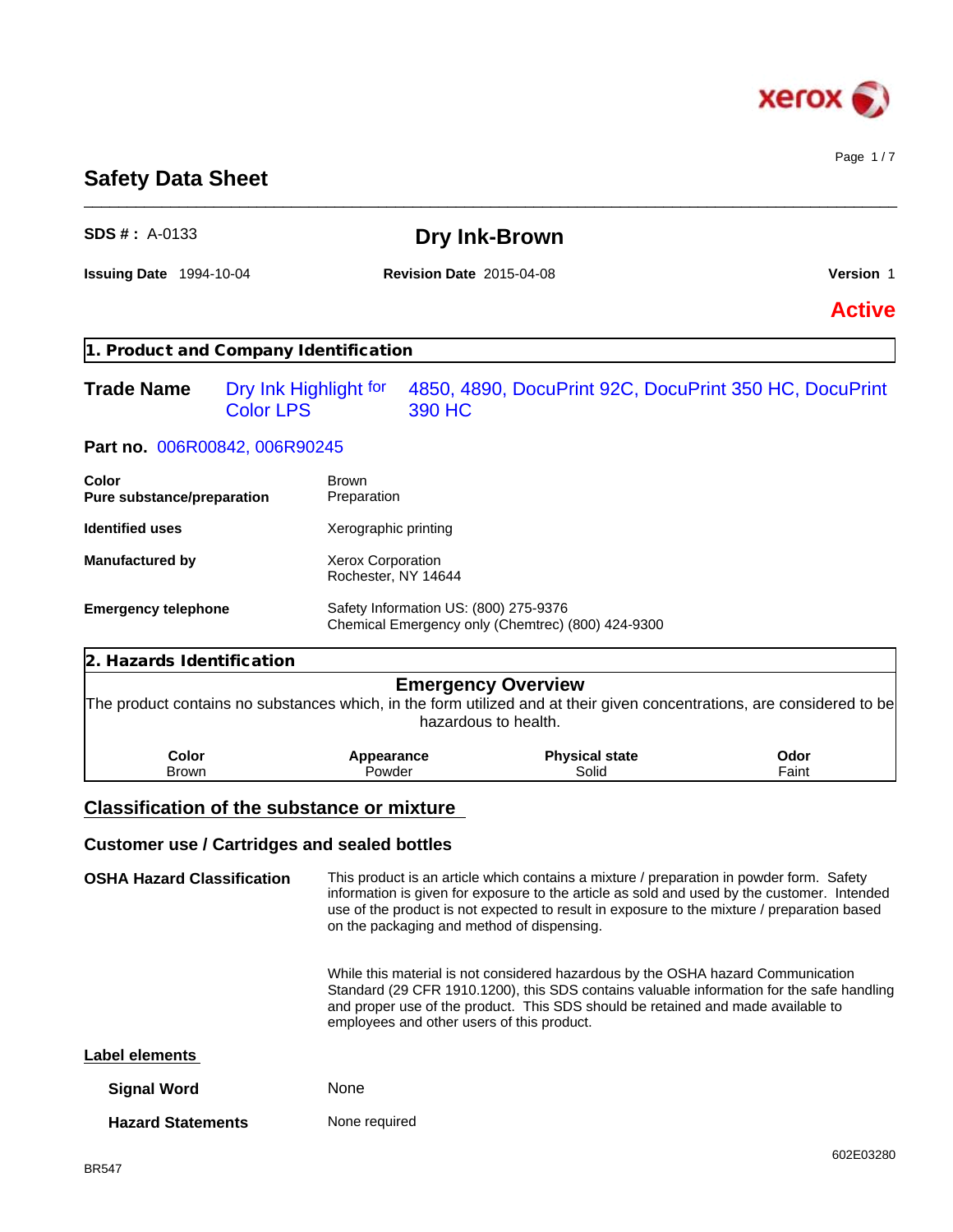

# \_\_\_\_\_\_\_\_\_\_\_\_\_\_\_\_\_\_\_\_\_\_\_\_\_\_\_\_\_\_\_\_\_\_\_\_\_\_\_\_\_\_\_\_\_\_\_\_\_\_\_\_\_\_\_\_\_\_\_\_\_\_\_\_\_\_\_\_\_\_\_\_\_\_\_\_\_\_\_\_\_\_\_\_\_\_\_\_\_\_\_\_\_\_ **SDS # :** A-0133 **Dry Ink-Brown** Page 2 / 7

**Precautionary Statements** None required

# **Potential Health Effects**

| <b>Principle Routes of Exposure</b>  | Inhalation                                                                                                                                                                   |
|--------------------------------------|------------------------------------------------------------------------------------------------------------------------------------------------------------------------------|
| <b>Acute toxicity</b>                |                                                                                                                                                                              |
| Eyes                                 | No known effect                                                                                                                                                              |
| Skin                                 | No known effect                                                                                                                                                              |
| <b>Inhalation</b>                    | No known effect                                                                                                                                                              |
| <b>Ingestion</b>                     | No known effect                                                                                                                                                              |
| <b>Chronic effects</b>               |                                                                                                                                                                              |
| <b>Main symptoms</b>                 | Overexposure may cause:                                                                                                                                                      |
|                                      | mild respiratory irritation similar to nuisance dust.                                                                                                                        |
| <b>Aggravated medical conditions</b> | None under normal use conditions                                                                                                                                             |
| <b>Environmental hazard</b>          | The environmental impact of this product has not been fully investigated. However, this<br>preparation is not expected to present significant adverse environmental effects. |

# 3. Composition/Information on Ingredients

| <b>Chemical Name</b>        | <b>CAS-No</b> | Weight % |
|-----------------------------|---------------|----------|
| Steel powder                | 7439-89-6     | >40      |
| Green Pigment               | 14302-13-7    | <ວ       |
| Red pigment                 | 7585-41-3     | <ວ       |
| Styrene/butadiene copolymer | 9003-55-8     | >40      |

4. First Aid Measures

| General advice                    | For external use only. When symptoms persist or in all cases of doubt seek medical advice.<br>Show this material safety data sheet to the doctor in attendance. |
|-----------------------------------|-----------------------------------------------------------------------------------------------------------------------------------------------------------------|
| Eye contact                       | Immediately flush with plenty of water. After initial flushing, remove any contact lenses and<br>continue flushing for at least 15 minutes                      |
| <b>Skin contact</b>               | Wash skin with soap and water                                                                                                                                   |
| <b>Inhalation</b>                 | Move to fresh air                                                                                                                                               |
| Ingestion                         | Rinse mouth with water and afterwards drink plenty of water or milk                                                                                             |
| Notes to physician                | Treat symptomatically                                                                                                                                           |
| <b>Protection of first-aiders</b> | No special protective equipment required                                                                                                                        |
|                                   |                                                                                                                                                                 |

# 5. Fire-Fighting Measures

| <b>Flammable properties</b>    | Not flammable. Will not readily ignite                            |
|--------------------------------|-------------------------------------------------------------------|
| <b>Flash point</b>             | Not applicable                                                    |
| Suitable extinguishing media   | Use water spray or fog; do not use straight streams, Foam         |
| Unsuitable extinguishing media | Do not use a solid water stream as it may scatter and spread fire |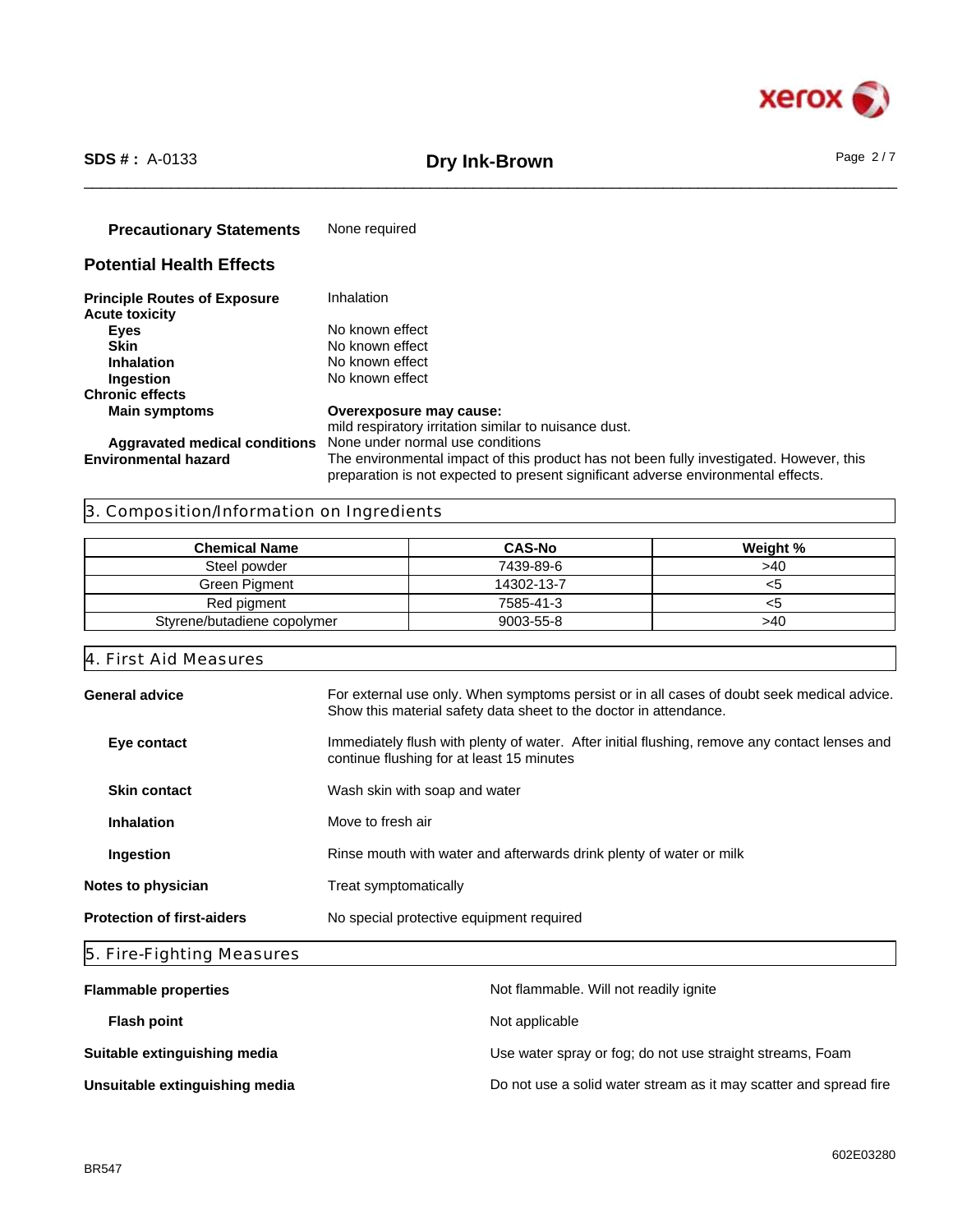

\_\_\_\_\_\_\_\_\_\_\_\_\_\_\_\_\_\_\_\_\_\_\_\_\_\_\_\_\_\_\_\_\_\_\_\_\_\_\_\_\_\_\_\_\_\_\_\_\_\_\_\_\_\_\_\_\_\_\_\_\_\_\_\_\_\_\_\_\_\_\_\_\_\_\_\_\_\_\_\_\_\_\_\_\_\_\_\_\_\_\_\_\_\_ **SDS # :** A-0133 **Dry Ink-Brown** Page 3 / 7

# **Specific hazards arising from the chemical**

**Explosion Data Sensitivity to Mechanical Impact**<br> **Sensitivity to Static Discharge**<br> **Sensitivity to Static Discharge** 

**Hazardous combustion products Hazardous decomposition products due to incomplete** combustion Carbon oxides Nitrogen oxides (NOx)

> Fine dust dispersed in air, in sufficient concentrations, and in the presence of an ignition source is a potential dust explosion hazard

#### **Protective Equipment and Precautions for Firefighters**

In the event of fire and/or explosion do not breathe fumes. Wear fire/flame resistant/retardant clothing. Use self-contained pressure-demand breathing apparatus if needed to prevent exposure to smoke or airborne toxins.

| 6. Accidental Release Measures                  |                                                                                                                                                                              |  |
|-------------------------------------------------|------------------------------------------------------------------------------------------------------------------------------------------------------------------------------|--|
| <b>Personal Precautions</b>                     | Avoid breathing dust                                                                                                                                                         |  |
| <b>Environmental Precautions</b>                | No special environmental precautions required                                                                                                                                |  |
| <b>Methods for containment</b>                  | Prevent dust cloud                                                                                                                                                           |  |
| Methods for cleaning up                         | Prevent dust cloud. Sweep up or vacuum up spillage and collect in suitable container for<br>disposal. Use non-sparking tools and equipment.                                  |  |
| <b>Other Information</b>                        | The environmental impact of this product has not been fully investigated. However, this<br>preparation is not expected to present significant adverse environmental effects. |  |
| 7. Handling and Storage                         |                                                                                                                                                                              |  |
| Advice on safe handling                         | Handle in accordance with good industrial hygiene and safety practice<br>Avoid dust accumulation in enclosed space<br>Prevent dust cloud                                     |  |
| <b>Technical measures/Storage</b><br>conditions | Keep container tightly closed in a dry and well-ventilated place<br>Store at room temperature                                                                                |  |
| <b>Hygiene measures</b>                         | None under normal use condtions                                                                                                                                              |  |

#### **Exposure guidelines Product information**

| ACGIH TLV TWA        | 10 mg/m <sup>3</sup> (inhalable particles) |  |
|----------------------|--------------------------------------------|--|
| ACGIH TLV TWA        | 3 mg/m <sup>3</sup> (respirable dust)      |  |
| OSHA PEL TWA         | 15 mg/m <sup>3</sup> (total dust)          |  |
| OSHA PEL TWA         | 5 mg/m <sup>3</sup> (respirable dust)      |  |
| Xerox Exposure Limit | $2.5 \text{ mg/m}^3$ (total dust)          |  |
| Xerox Exposure Limit | 0.4 mg/m <sup>3</sup> (respirable dust)    |  |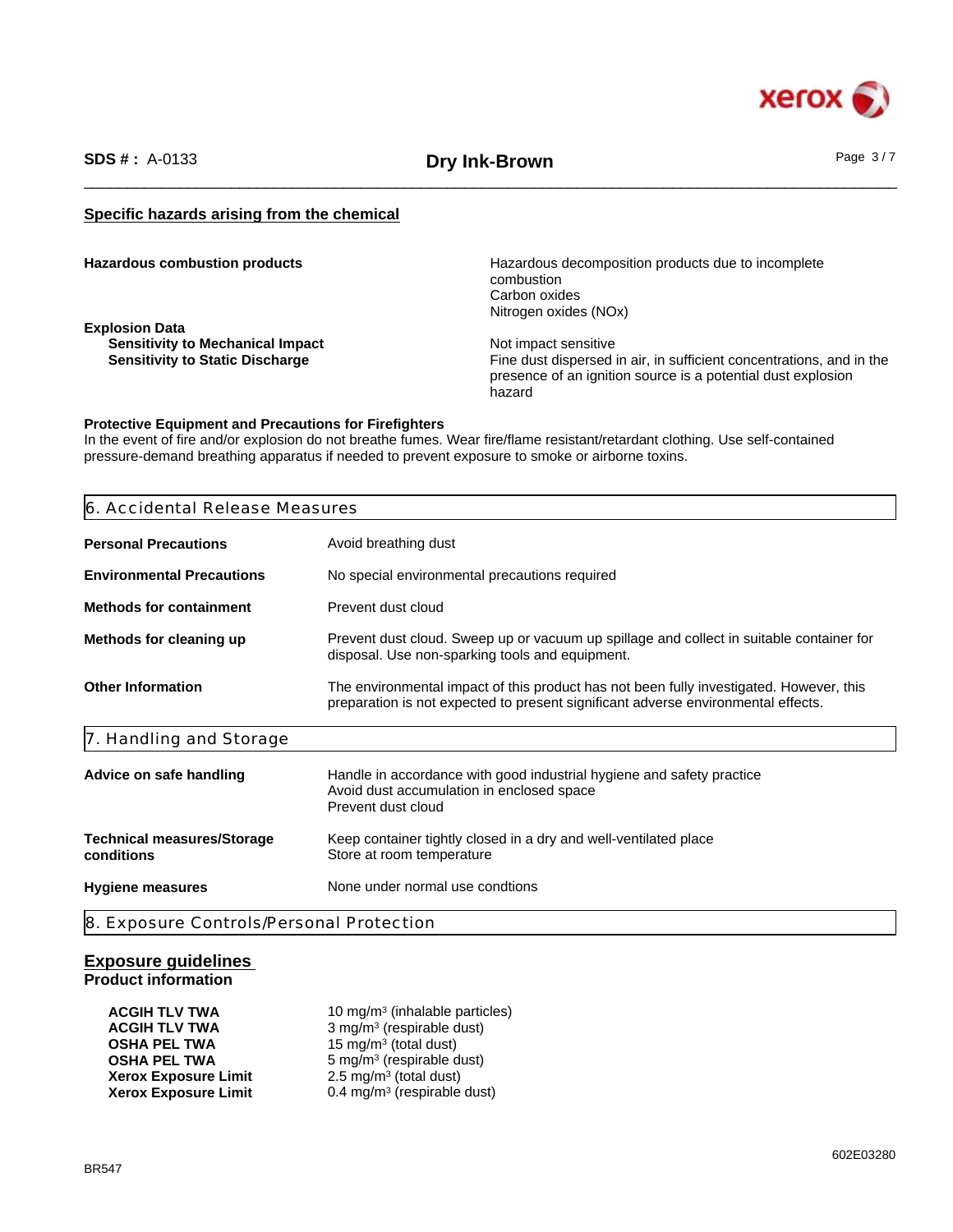

\_\_\_\_\_\_\_\_\_\_\_\_\_\_\_\_\_\_\_\_\_\_\_\_\_\_\_\_\_\_\_\_\_\_\_\_\_\_\_\_\_\_\_\_\_\_\_\_\_\_\_\_\_\_\_\_\_\_\_\_\_\_\_\_\_\_\_\_\_\_\_\_\_\_\_\_\_\_\_\_\_\_\_\_\_\_\_\_\_\_\_\_\_\_ **SDS # :** A-0133 **Dry Ink-Brown** Page 4 / 7

#### **Other Information**

The results obtained from a Xerox sponsored Chronic Toner Inhalation Study demonstrated no lung changes in rats for the lowest (1 mg/m<sup>3</sup> ) exposure level (the level most relevant to potential human exposure). A very slight degree of fibrosis was noted in 25% of animals at the middle (4mg/m<sup>3</sup>) exposure level, while a slight degree of fibrosis was noted in all the animals at the highest (16 mg/m<sup>3</sup> ) exposure level. These findings are attributed to "lung overloading", a generic response to excessive amounts of any dust retained in the lungs for a prolonged period. This study was conducted using a special test toner to comply with an EPA testing protocol.

# **Occupational Exposure Controls**

| <b>Engineering measures</b> | None under normal use conditions |  |
|-----------------------------|----------------------------------|--|
|-----------------------------|----------------------------------|--|

# **Personal Protective Equipment**

#### **Customer use / Cartridges and sealed bottles**

| <b>Respiratory protection</b> | No special protective equipment required |
|-------------------------------|------------------------------------------|
| <b>Eye/Face protection</b>    | No special protective equipment required |
| Skin and body protection      | No special protective equipment required |
| <b>Hand protection</b>        | No special protective equipment required |

# 9. Physical and Chemical Properties

| Appearance<br><b>Odor threshold</b><br>рH<br><b>Flash point</b> | Powder<br>Not applicable<br>Not applicable<br>Not applicable |                                              | Odor<br><b>Physical state</b><br>Color<br><b>Boiling</b> | Faint<br>Solid<br>Brown<br>Not applicable                                                    |
|-----------------------------------------------------------------|--------------------------------------------------------------|----------------------------------------------|----------------------------------------------------------|----------------------------------------------------------------------------------------------|
| <b>Softening point</b>                                          | 49 - 60 °C / 120 - 140 °F                                    |                                              | point/range<br><b>Autoignition</b><br>temperature        | Not applicable                                                                               |
| <b>Flammability Limits in Air</b>                               |                                                              | Not applicable                               |                                                          |                                                                                              |
| <b>Explosive properties</b>                                     |                                                              | source is a potential dust explosion hazard. |                                                          | Fine dust dispersed in air, in sufficient concentrations, and in the presence of an ignition |
| Vapor pressure                                                  |                                                              | Not applicable                               |                                                          |                                                                                              |
|                                                                 |                                                              |                                              |                                                          |                                                                                              |
| Vapor density                                                   |                                                              | Not applicable                               |                                                          |                                                                                              |
| <b>Water solubility</b>                                         |                                                              | Negligible                                   |                                                          |                                                                                              |
| <b>Viscosity</b>                                                |                                                              | Not applicable                               |                                                          |                                                                                              |
| <b>Partition coefficient</b>                                    |                                                              | Not applicable                               |                                                          |                                                                                              |
| <b>Evaporation rate</b>                                         |                                                              | Not applicable                               |                                                          |                                                                                              |
| Melting point/range                                             |                                                              | Not determined                               |                                                          |                                                                                              |
| <b>Freezing point</b><br><b>Decomposition temperature</b>       |                                                              | Not applicable<br>Not determined             |                                                          |                                                                                              |

# 10. Stability and Reactivity

**Reactivity Reactivity No dangerous reaction known under conditions of normal use**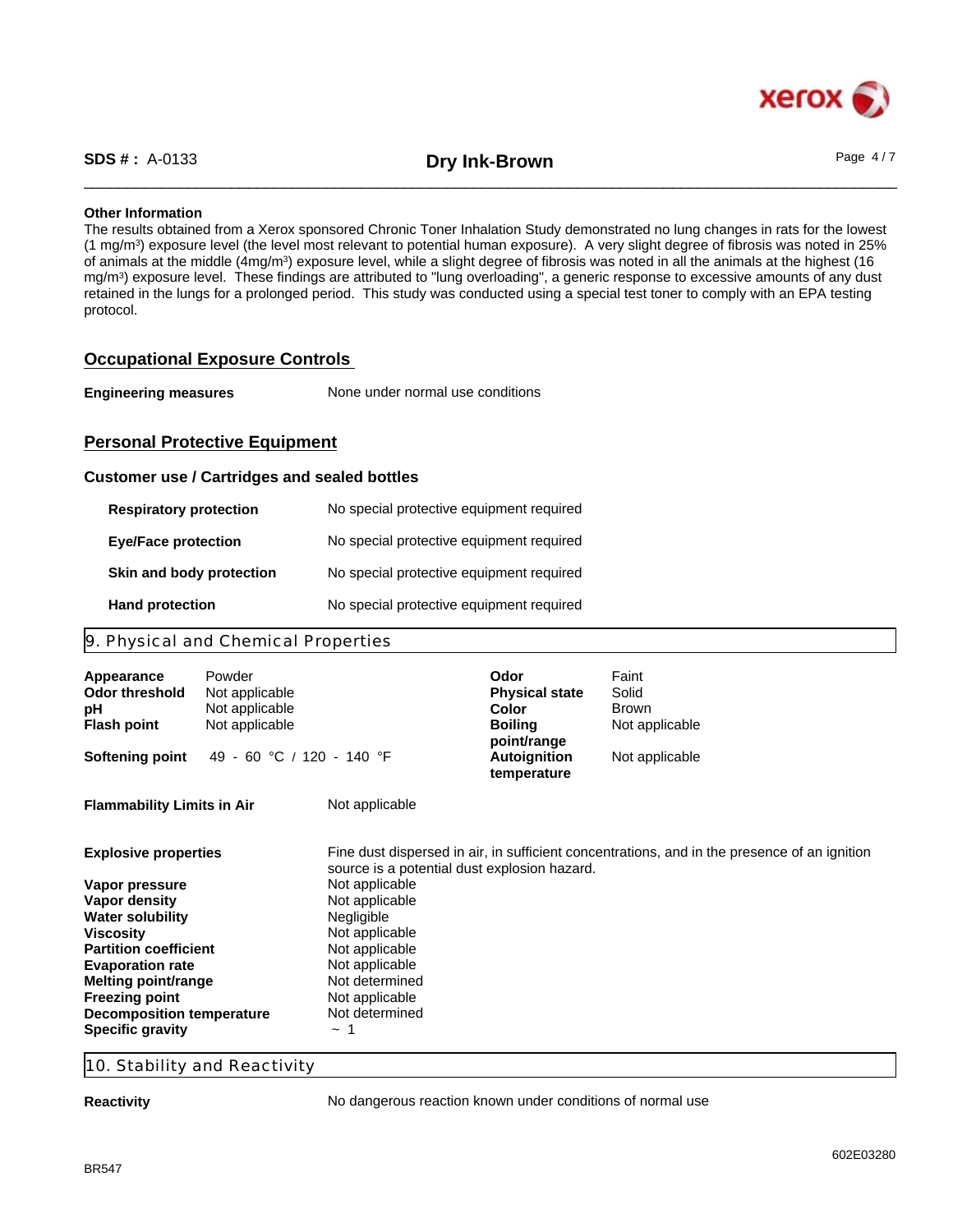

| <b>SDS #</b> : $A-0133$                                | Dry Ink-Brown                                                                                                                                                     | Page $5/7$ |  |
|--------------------------------------------------------|-------------------------------------------------------------------------------------------------------------------------------------------------------------------|------------|--|
| <b>Stability</b>                                       | Stable under normal conditions                                                                                                                                    |            |  |
| Incompatible products                                  | None                                                                                                                                                              |            |  |
| <b>Conditions to Avoid</b>                             | Prevent dust cloud<br>Fine dust dispersed in air, in sufficient concentrations, and in the presence of an ignition<br>source is a potential dust explosion hazard |            |  |
| Hazardous Decomposition Products None under normal use |                                                                                                                                                                   |            |  |
| <b>Hazardous polymerization</b>                        | Hazardous polymerization does not occur                                                                                                                           |            |  |
| <b>Hazardous reactions</b>                             | None under normal processing                                                                                                                                      |            |  |
|                                                        |                                                                                                                                                                   |            |  |

11. Toxicological Information

The toxicity data noted below is based on the test results of similar reprographic materials.

# **Acute toxicity**

| $> 5$ g/kg (rat)<br>LD50 Oral<br>$> 5$ g/kg (rabbit)<br><b>LD50 Dermal</b><br>$> 5$ mg/L (rat, 4 hr)<br><b>LC50 Inhalation:</b><br>No known effect<br><b>Eyes</b><br><b>Skin</b><br>No known effect<br><b>Inhalation</b><br>No known effect<br>No known effect<br>Ingestion<br><b>Chronic effects</b><br>No known effects under normal use conditions<br><b>Main symptoms</b><br><b>Overexposure may cause:</b> mild respiratory irritation similar to nuisance dust.<br>None under normal use conditions<br>Aggravated medical conditions<br>Carcinogenicity<br>Contains no ingredient listed as a carcinogen.<br><b>Sensitization</b><br>No sensitization responses were observed<br><b>Mutagenic effects</b><br>Not mutagenic in AMES Test<br>None known<br>Target organ effects<br>None known<br>Other adverse effects<br><b>Aspiration Hazard</b><br>Not applicable | <b>Product information</b><br><b>Irritation</b> | No skin irritation, No eye irritation |
|--------------------------------------------------------------------------------------------------------------------------------------------------------------------------------------------------------------------------------------------------------------------------------------------------------------------------------------------------------------------------------------------------------------------------------------------------------------------------------------------------------------------------------------------------------------------------------------------------------------------------------------------------------------------------------------------------------------------------------------------------------------------------------------------------------------------------------------------------------------------------|-------------------------------------------------|---------------------------------------|
|                                                                                                                                                                                                                                                                                                                                                                                                                                                                                                                                                                                                                                                                                                                                                                                                                                                                          |                                                 |                                       |
|                                                                                                                                                                                                                                                                                                                                                                                                                                                                                                                                                                                                                                                                                                                                                                                                                                                                          |                                                 |                                       |
|                                                                                                                                                                                                                                                                                                                                                                                                                                                                                                                                                                                                                                                                                                                                                                                                                                                                          |                                                 |                                       |
|                                                                                                                                                                                                                                                                                                                                                                                                                                                                                                                                                                                                                                                                                                                                                                                                                                                                          |                                                 |                                       |
|                                                                                                                                                                                                                                                                                                                                                                                                                                                                                                                                                                                                                                                                                                                                                                                                                                                                          |                                                 |                                       |
|                                                                                                                                                                                                                                                                                                                                                                                                                                                                                                                                                                                                                                                                                                                                                                                                                                                                          |                                                 |                                       |
|                                                                                                                                                                                                                                                                                                                                                                                                                                                                                                                                                                                                                                                                                                                                                                                                                                                                          |                                                 |                                       |
|                                                                                                                                                                                                                                                                                                                                                                                                                                                                                                                                                                                                                                                                                                                                                                                                                                                                          | <b>Chronic toxicity</b>                         |                                       |
|                                                                                                                                                                                                                                                                                                                                                                                                                                                                                                                                                                                                                                                                                                                                                                                                                                                                          | <b>Product information</b>                      |                                       |
|                                                                                                                                                                                                                                                                                                                                                                                                                                                                                                                                                                                                                                                                                                                                                                                                                                                                          |                                                 |                                       |
|                                                                                                                                                                                                                                                                                                                                                                                                                                                                                                                                                                                                                                                                                                                                                                                                                                                                          |                                                 |                                       |
|                                                                                                                                                                                                                                                                                                                                                                                                                                                                                                                                                                                                                                                                                                                                                                                                                                                                          |                                                 |                                       |
|                                                                                                                                                                                                                                                                                                                                                                                                                                                                                                                                                                                                                                                                                                                                                                                                                                                                          |                                                 |                                       |
|                                                                                                                                                                                                                                                                                                                                                                                                                                                                                                                                                                                                                                                                                                                                                                                                                                                                          | <b>Other toxic effects</b>                      |                                       |
|                                                                                                                                                                                                                                                                                                                                                                                                                                                                                                                                                                                                                                                                                                                                                                                                                                                                          | <b>Product information</b>                      |                                       |
|                                                                                                                                                                                                                                                                                                                                                                                                                                                                                                                                                                                                                                                                                                                                                                                                                                                                          |                                                 |                                       |
|                                                                                                                                                                                                                                                                                                                                                                                                                                                                                                                                                                                                                                                                                                                                                                                                                                                                          |                                                 |                                       |
|                                                                                                                                                                                                                                                                                                                                                                                                                                                                                                                                                                                                                                                                                                                                                                                                                                                                          |                                                 |                                       |
|                                                                                                                                                                                                                                                                                                                                                                                                                                                                                                                                                                                                                                                                                                                                                                                                                                                                          |                                                 |                                       |
|                                                                                                                                                                                                                                                                                                                                                                                                                                                                                                                                                                                                                                                                                                                                                                                                                                                                          |                                                 |                                       |

# 12. Ecological Information

# **Ecotoxicity**

The environmental impact of this product has not been fully investigated. However, this preparation is not expected to present significant adverse environmental effects.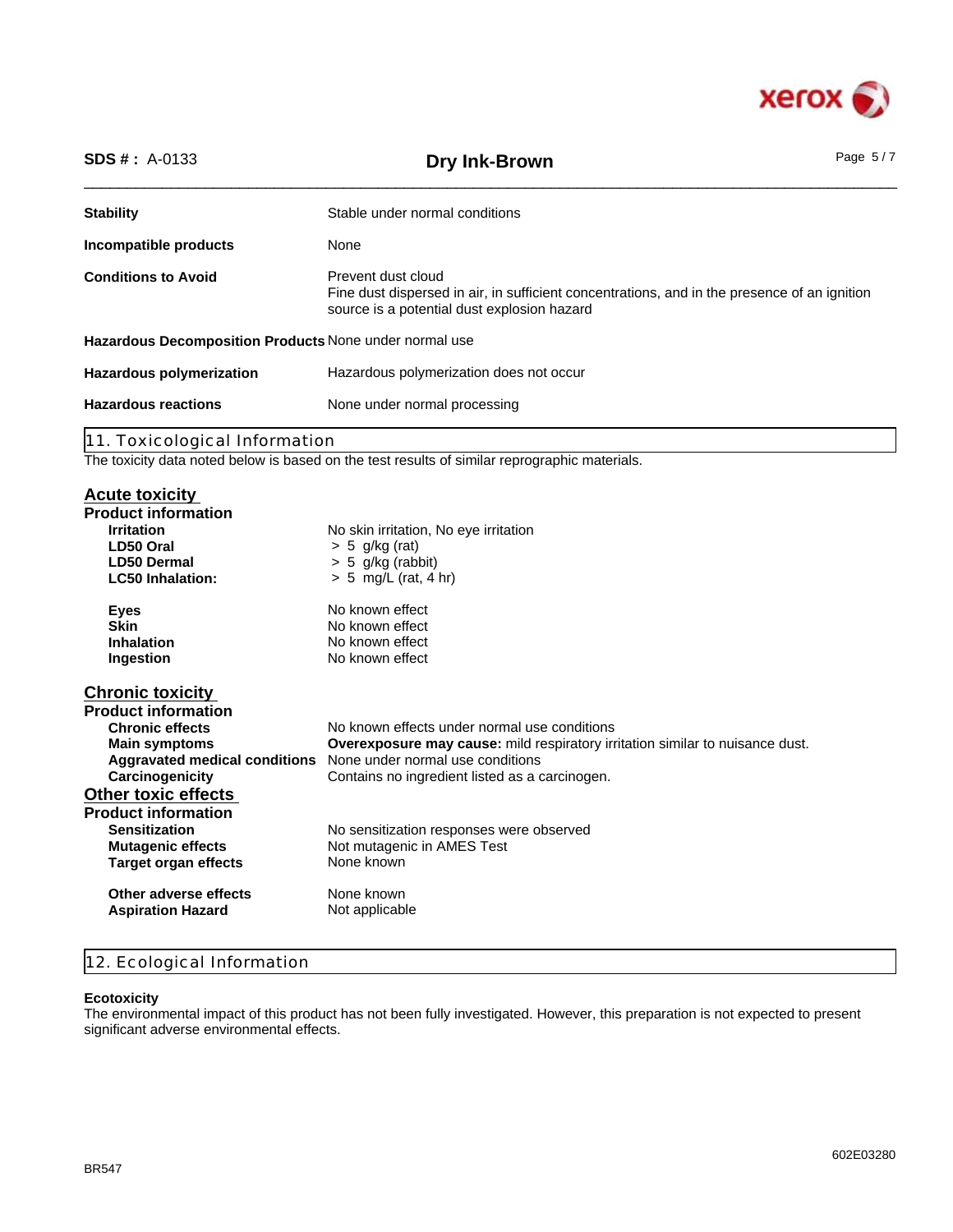

\_\_\_\_\_\_\_\_\_\_\_\_\_\_\_\_\_\_\_\_\_\_\_\_\_\_\_\_\_\_\_\_\_\_\_\_\_\_\_\_\_\_\_\_\_\_\_\_\_\_\_\_\_\_\_\_\_\_\_\_\_\_\_\_\_\_\_\_\_\_\_\_\_\_\_\_\_\_\_\_\_\_\_\_\_\_\_\_\_\_\_\_\_\_ **SDS # :** A-0133 **Dry Ink-Brown** Page 6 / 7

| 13. Disposal Considerations   |                                                                                                                                                                                                                                                                                                                                                                                                                                                                                                                                 |  |
|-------------------------------|---------------------------------------------------------------------------------------------------------------------------------------------------------------------------------------------------------------------------------------------------------------------------------------------------------------------------------------------------------------------------------------------------------------------------------------------------------------------------------------------------------------------------------|--|
| <b>Waste Disposal Methods</b> | This material, as supplied, is not a hazardous waste according to Federal regulations (40)<br>CFR 261). This material could become a hazardous waste if it is mixed with or otherwise<br>comes in contact with a hazardous waste, if chemical additions are made to this material, or<br>if the material is processed or otherwise altered. Consult 40 CFR 261 to determine whether<br>the altered material is a hazardous waste. Consult the appropriate state, regional, or local<br>regulations for additional requirements. |  |
| Contaminated packaging        | Dispose of in accordance with local regulations.                                                                                                                                                                                                                                                                                                                                                                                                                                                                                |  |
| 14. Transport Information     |                                                                                                                                                                                                                                                                                                                                                                                                                                                                                                                                 |  |

**Note** This material is not subject to regulation as a hazardous material for shipping.

## 15. Regulatory Information

### **OSHA Regulatory Status**

This product is an article which contains a mixture / preparation in powder form. Safety information is given for exposure to the article as sold and used by the customer. Intended use of the product is not expected to result in exposure to the mixture / preparation based on the packaging and method of dispensing.

While this material is not considered hazardous by the OSHA hazard Communication Standard (29 CFR 1910.1200), this SDS contains valuable information for the safe handling and proper use of the product. This SDS should be retained and made available to employees and other users of this product.

#### **International Inventories**

| TSCA            | Complies |
|-----------------|----------|
| <b>DSL/NDSL</b> | Complies |

#### **U.S. Federal Regulations SARA 313**

Section 313 of Title III of the Superfund Amendments and Reauthorization Act of 1986 (SARA). This product does not contain any chemicals which are subject to the reporting requirements of the Act and Title 40 of the Code of Federal Regulations, Part 372. **Clean Water Act**

This product is not regulated as a pollutant pursuant to the Clean Water Act (40 CFR 122.21 and 40 CFR 122.42).

## **Clean Air Act, Section 112 Hazardous Air Pollutants (HAPs) (see 40 CFR 61)**

This product is not regulated as a hazardous air pollutant (HAPS) under Section 112 of the Clean Air Act Amendments of 1990. **CERCLA**

This material, as supplied, does not contain any substances regulated as hazardous substances under the Comprehensive Environmental Response Compensation and Liability Act (CERCLA) (40 CFR 302) or the Superfund Amendments and Reauthorization Act (SARA) (40 CFR 355). There may be specific reporting requirements at the local, regional, or state level pertaining to releases of this material.

**TSCA**

TSCA 12(b) does not apply to this product.

# **U.S. State Regulations**

## **California Proposition 65**

This product does not contain any Proposition 65 chemicals.

## **U.S. State Right-to-Know Regulations**